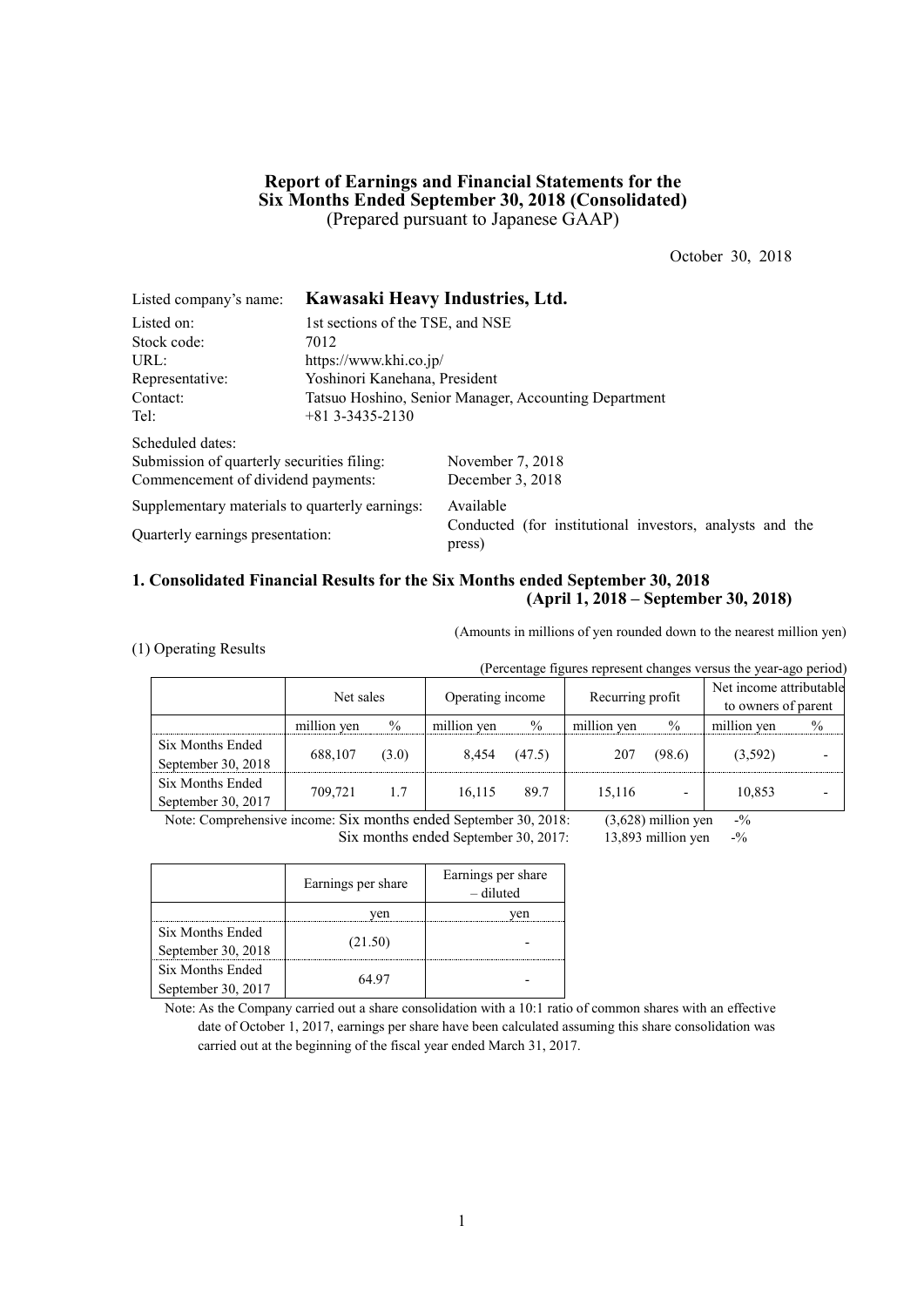### (2) Financial Condition

|                    | Total assets | Net assets  | Equity ratio |
|--------------------|--------------|-------------|--------------|
|                    | million yen  | million yen |              |
| September 30, 2018 | 1,900,544    | 472,569     | 24.0         |
| March 31, 2018     | 1,785,028    | 481,386     | 26 1         |

Note: Shareholders' equity: September 30, 2018: 456,913 million yen

March 31, 2018 : 466,061 million yen

## **2. Dividends**

|                                          | Dividend per share |               |              |               |           |  |  |
|------------------------------------------|--------------------|---------------|--------------|---------------|-----------|--|--|
|                                          | End of first       | End of second | End of third | End of fiscal |           |  |  |
| Record date or term                      | quarter            | quarter       | quarter      | vear          | Full year |  |  |
|                                          | yen                | yen           | yen          | yen           | yen       |  |  |
| Year ended<br>March 31, 2018             |                    | 3.00          |              | 30.00         |           |  |  |
| Year ending<br>March 31, 2019            |                    | 35.00         |              |               |           |  |  |
| Year ending March<br>31, 2019 (forecast) |                    |               |              | 35.00         | 70.00     |  |  |

Notes: 1.Revisions to the most recently announced dividend forecast: None

2.The Company conducted a share consolidation with a 10:1 ratio of common shares, with an effective date of October 1, 2017. The dividend per share for the fiscal year ended March 31, 2018 factoring in the impact of the share consolidation is shown. The total annual dividend for the fiscal year ended March 31, 2018 is denoted with the "-" mark. Without the impact of the share consolidation factored in, the dividend per share for the fiscal year ended March 31, 2018 would be ¥3 per share, and the total annual dividend would be ¥6 per share.

## **3. Forecast of Consolidated Earnings for the Year Ending March 31, 2019 (April 1, 2018 – March 31, 2019)**

| (Percentage figures represent changes versus the year-ago period) |             |      |                  |               |                  |               |                                                   |      |                       |
|-------------------------------------------------------------------|-------------|------|------------------|---------------|------------------|---------------|---------------------------------------------------|------|-----------------------|
|                                                                   | Net sales   |      | Operating income |               | Recurring profit |               | Net income<br>attributable to owners<br>of parent |      | Earnings per<br>share |
|                                                                   | million yen | $\%$ | million yen      | $\frac{0}{0}$ | million yen      | $\frac{0}{0}$ | million yen                                       | $\%$ | ven                   |
| Full year                                                         | 1,645,000   | 4.4  | 66,000           | 18.0          | 49.500           | 14.5          | 31.000                                            | 7.2  | 185.57                |

Note: Revisions to the most recently announced earnings forecast: None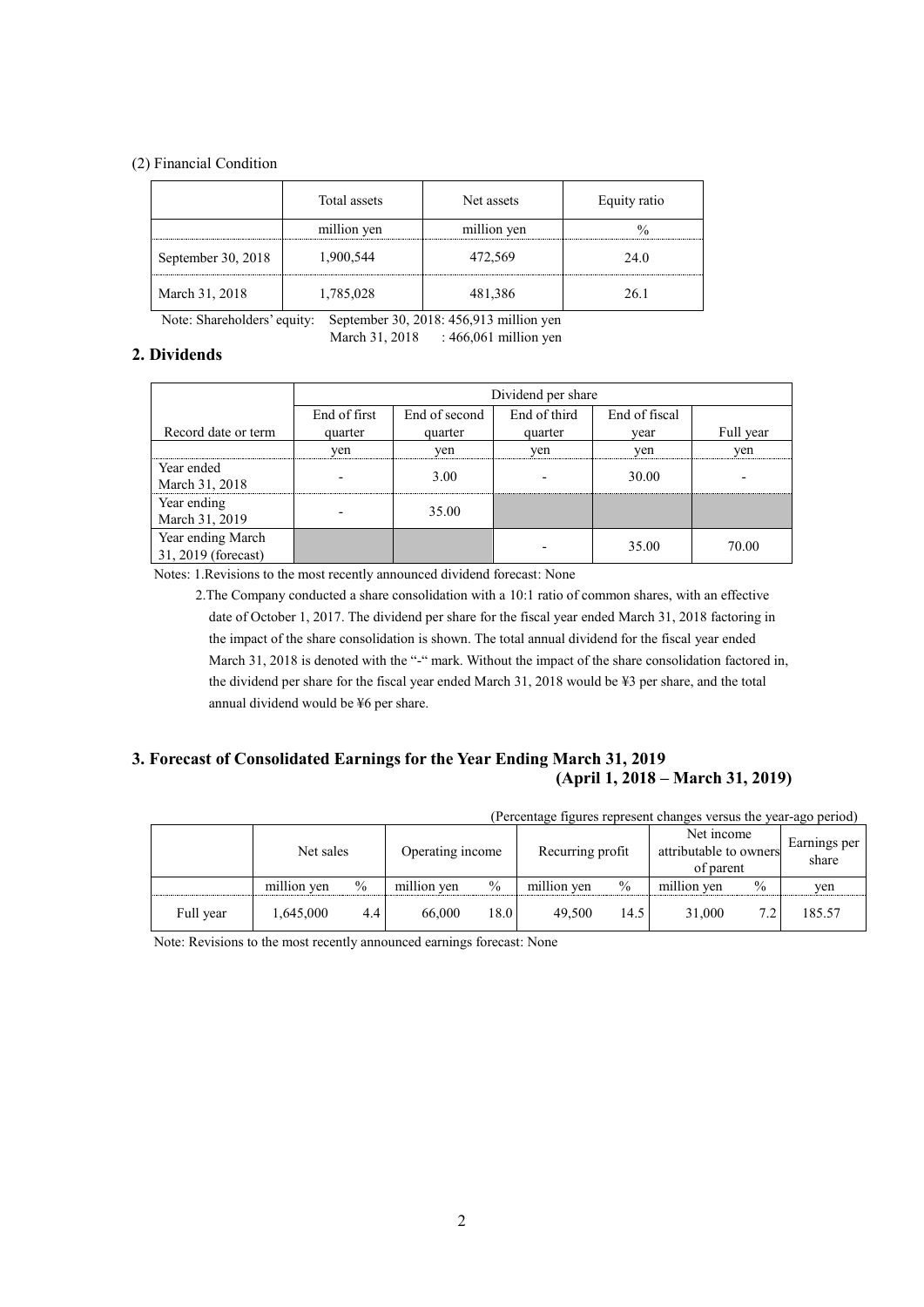#### **Notes**

1) Changes affecting the status of material subsidiaries (scope of consolidation): None

- 2) Accounting procedures specific to preparation of quarterly consolidated financial statements: Yes \*For further details, see "2. Consolidated Financial Statements (4) Notes on financial statements" on page 15 in the Accompanying Materials.
- 3) Changes in accounting policies, changes in accounting estimates, and correction of errors
	- (1) Changes in accounting policies in accord with revisions to accounting standards: None
	- (2) Changes in accounting policies other than (1): None
	- (3) Changes in accounting estimates: None
	- (4) Correction of errors: None
- 4) Number of shares issued and outstanding (common stock)

|                     | (1) Number of shares issued as of period-end (including treasury stock) |
|---------------------|-------------------------------------------------------------------------|
| September 30, 2018: | 167,080,532 shares                                                      |
| March 31, 2018:     | 167,080,532 shares                                                      |

- (2) Number of shares held in treasury as of period-end September 30, 2018: 33,962 shares March 31, 2018: 33,049 shares
- (3) Average number of shares during respective periods Six months ended September 30, 2018: 167, 046,946 share Six months ended September 30, 2017: 167, 054, 136 share
- \*As the company carried out a share consolidation with a 10:1 ratio of common shares with an effective date of October 1, 2017, the average number of shares during respective periods has been calculated assuming that this share consolidation was carried out at the beginning of the fiscal year ended March 31, 2017.

## **The quarterly report of earnings and financial statements is exempted from quarterly review procedures based on the Financial Instruments and Exchange act.**

### **Appropriate Use of Financial Forecasts and Other Important Matters**

#### *Forward-Looking Statements*

These materials contain various forward-looking statements and other forecasts regarding performance and other matters. Such statements are based on information available at the time of their preparation, and do not mean that the Company promises to achieve these figures. Actual results may differ from those expressed or implied by forward-looking statements due to a range of factors. For assumptions underlying earnings forecasts and other information regarding the use of such forecasts, refer to "1. Qualitative Information and Financial Statements (3) Consolidated earnings outlook" on page 10 in the Accompanying Materials.

### *How to Obtain Supplementary Briefing Material on Quarterly Financial Results and Details of the Quarterly Financial Results Briefing*

The Company plans to conduct a briefing for institutional investors ,analysts and the press by conference call on Tuesday October 30, 2018, and to post the briefing material on quarterly financial results to be used for the briefing on TDnet and the Company's website simultaneously with the announcement of financial results.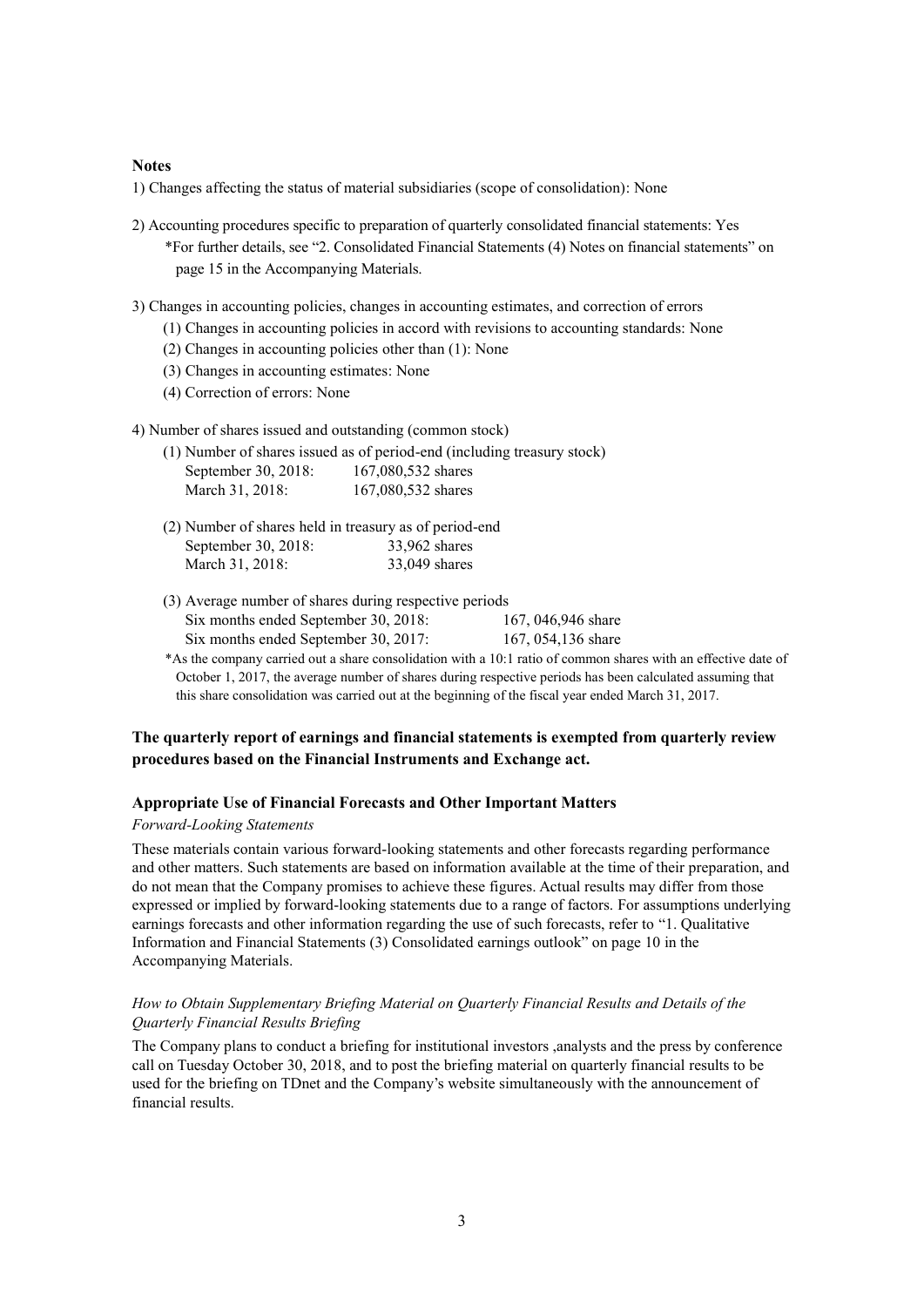# **Accompanying Materials – Contents**

| 1. Qualitative Information and Financial Statements                                              | 5  |
|--------------------------------------------------------------------------------------------------|----|
| (1) Consolidated operating results                                                               | 5  |
| (2) Consolidated financial position                                                              | 10 |
| (3) Consolidated earnings outlook                                                                | 10 |
| 2. Consolidated Financial Statements                                                             | 11 |
| (1) Consolidated balance sheets                                                                  | 11 |
| (2) Consolidated statements of income and comprehensive income                                   | 13 |
| (3) Consolidated cash flow statements                                                            | 14 |
| (4) Notes on financial statements                                                                | 15 |
| (Notes on the going-concern assumption)                                                          | 15 |
| (Notes on significant changes in the amount of shareholders' equity)                             | 15 |
| (Accounting procedures specific to preparation of quarterly consolidated financial statements)   | 15 |
| (Related to consolidated balance sheets)                                                         | 15 |
| (Related to consolidated statements of income)                                                   | 15 |
| (Segment information)                                                                            | 16 |
| 3. Other                                                                                         | 18 |
| (1) Claim for damages in overseas LNG tank construction work                                     | 18 |
| 4. Supplementary information on consolidated earnings forecasts for the fiscal year ending March | 18 |
| 31, 2019                                                                                         |    |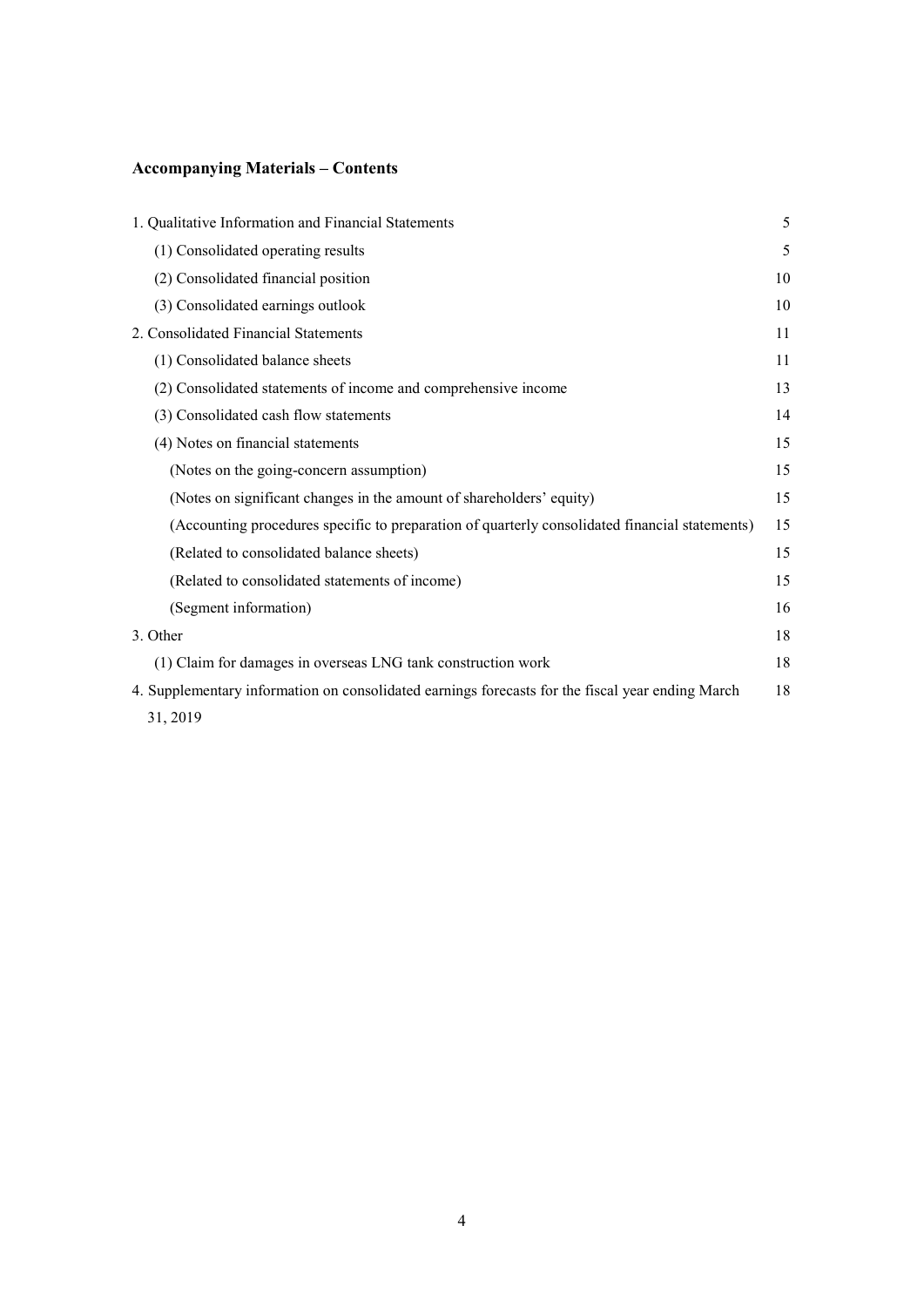#### **1. Qualitative Information and Financial Statements**

#### **(1) Consolidated operating results**

In the first six months of the fiscal year ending March 31, 2019, the global economy is relatively lacking in vigor overall due to the economic slowdown in emerging countries and resource-rich countries, along with other factors, despite the ongoing modest growth centered on the U.S., where the real economy remains strong. In addition, uncertainty about future prospects for the real economy persists, including concerns about economic downturn caused by the trade friction between the U.S. and China, influences to corporate activities due to Brexit and other factors. Going forward, these risks with the potential to drag down the global economy must continue to be watched.

The Japanese economy has been recovering modestly, due to the modest increasing of capital investment, the improvement in corporate earnings, and other factors. Although overall modest growth is expected to continue, it is necessary to continue to closely watch foreign exchange rates since the economic policies of the U.S. and other countries or other factors may trigger a swing to yen appreciation.

Amid such an operating environment, the Group's orders received in the first six months of the fiscal year ending March 31, 2019, increased versus the previous fiscal year, mainly in the Energy System & Plant Engineering. Net sales decreased overall, due to decreases in the Aerospace System and the Rolling Stock segments, despite increase in the Precision Machinery & Robot segment. Operating income decreased overall, due to the deterioration in the Rolling Stock and the Aerospace Systems and other segments, despite improvement in the Ship & Offshore Structure segment. Recurring profit decreased due to the decrease of operating income, the payments for the in-service issues of commercial aircraft jet engines and other factors. Net income attributable to owners of parent decreased as a result of the decrease of recurring profit.

As a result, the Group's consolidated orders received increased ¥52.9 billion versus the same period of the previous fiscal year to ¥719.8 billion, consolidated net sales decreased ¥21.6 billion year on year to ¥688.1 billion, consolidated operating income decreased ¥7.6 billion year on year to ¥8.4 billion, consolidated recurring profit fell by ¥14.9 billion year on year to ¥0.2 billion, and net income attributable to owners of parent decreased ¥14.4 billion year on year to a loss of ¥3.5 billion.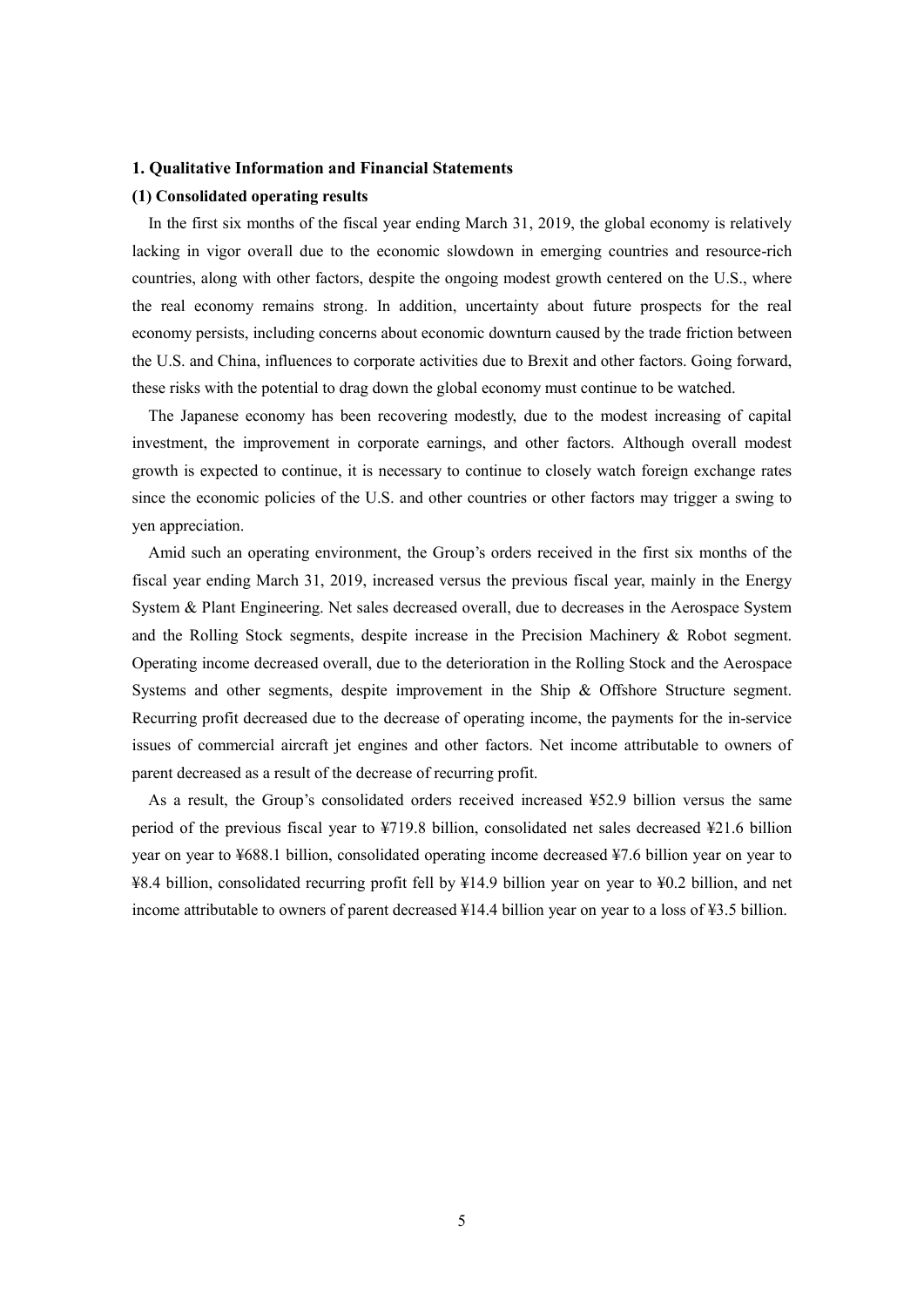Consolidated operating performance in the first half of fiscal year is summarized by segment below.

## **Segment Information**

Segment net sales, operating income, and orders received (billion yen)

|                                   | Six months ended September 30 |           |                          |           |                          |           |                  | Orders received |         |  |
|-----------------------------------|-------------------------------|-----------|--------------------------|-----------|--------------------------|-----------|------------------|-----------------|---------|--|
|                                   | 2017(A)                       |           | 2018(B)                  |           | Change $(B - A)$         |           | Six months ended |                 |         |  |
|                                   |                               |           |                          |           |                          |           |                  | September 30    |         |  |
|                                   | Net                           | Operating | Net                      | Operating | Net                      | Operating | 2017             | 2018            | Change  |  |
|                                   | sales                         | income    | sales                    | income    | sales                    | income    | (A)              | (B)             | $(B-A)$ |  |
| Aerospace Systems                 | 232.5                         | 15.6      | 210.2                    | 9.4       | (22.3)                   | (6.2)     | 197.7            | 201.1           | 3.4     |  |
| Energy System & Plant Engineering | 105.9                         | 0.1       | 103.9                    | 2.2       | (1.9)                    | 2.0       | 116.6            | 146.7           | 30.0    |  |
| Precision Machinery & Robot       | 86.9                          | 9.0       | 102.1                    | 9.6       | 15.2                     | 0.5       | 92.4             | 104.8           | 12.3    |  |
| Ship & Offshore Structure         | 45.0                          | (5.1)     | 39.7                     | 1.2       | (5.3)                    | 6.4       | 16.3             | 16.5            | 0.1     |  |
| Rolling Stock                     | 63.6                          | (0.9)     | 45.4                     | (8.8)     | (18.2)                   | (7.9)     | 68.4             | 60.5            | (7.8)   |  |
| Motorcycle $&$ Engine             | 136.9                         | (2.0)     | 144.4                    | (4.6)     | 7.4                      | (2.5)     | 136.9            | 144.4           | 7.4     |  |
| Other                             | 38.5                          | 1.4       | 42.1                     | 1.0       | 3.6                      | (0.4)     | 38.2             | 45.6            | 7.3     |  |
| Adjustments                       | -                             | (2.1)     | $\overline{\phantom{a}}$ | (1.6)     | $\overline{\phantom{a}}$ | 0.4       |                  | ۰.              |         |  |
| Total                             | 709.7                         | 16.1      | 688.1                    | 8.4       | (21.6)                   | (7.6)     | 666.9            | 719.8           | 52.9    |  |

Notes: 1. Net sales include only sales to external customers.

2. The Motorcycle & Engine segment's orders received are equal to its net sales as production is based mainly on estimated demand.

3. The Company has reviewed the method of business segment classification from the first three months of the fiscal year ending March 31, 2019 and has changed its reportable segments from the previous Ship & Offshore Structure, Rolling Stock, Aerospace, Gas Turbine & Machinery, Plant & Infrastructure, Motorcycle & Engine, Precision Machinery, and Other Operations to Aerospace Systems, Energy System & Plant Engineering, Precision Machinery & Robot, Ship & Offshore Structure, Rolling Stock, Motorcycle & Engine, and Other Operations .

Consolidated segment information for the first six months of the fiscal year ended March 31, 2018 has been prepared using the revised segment classification method.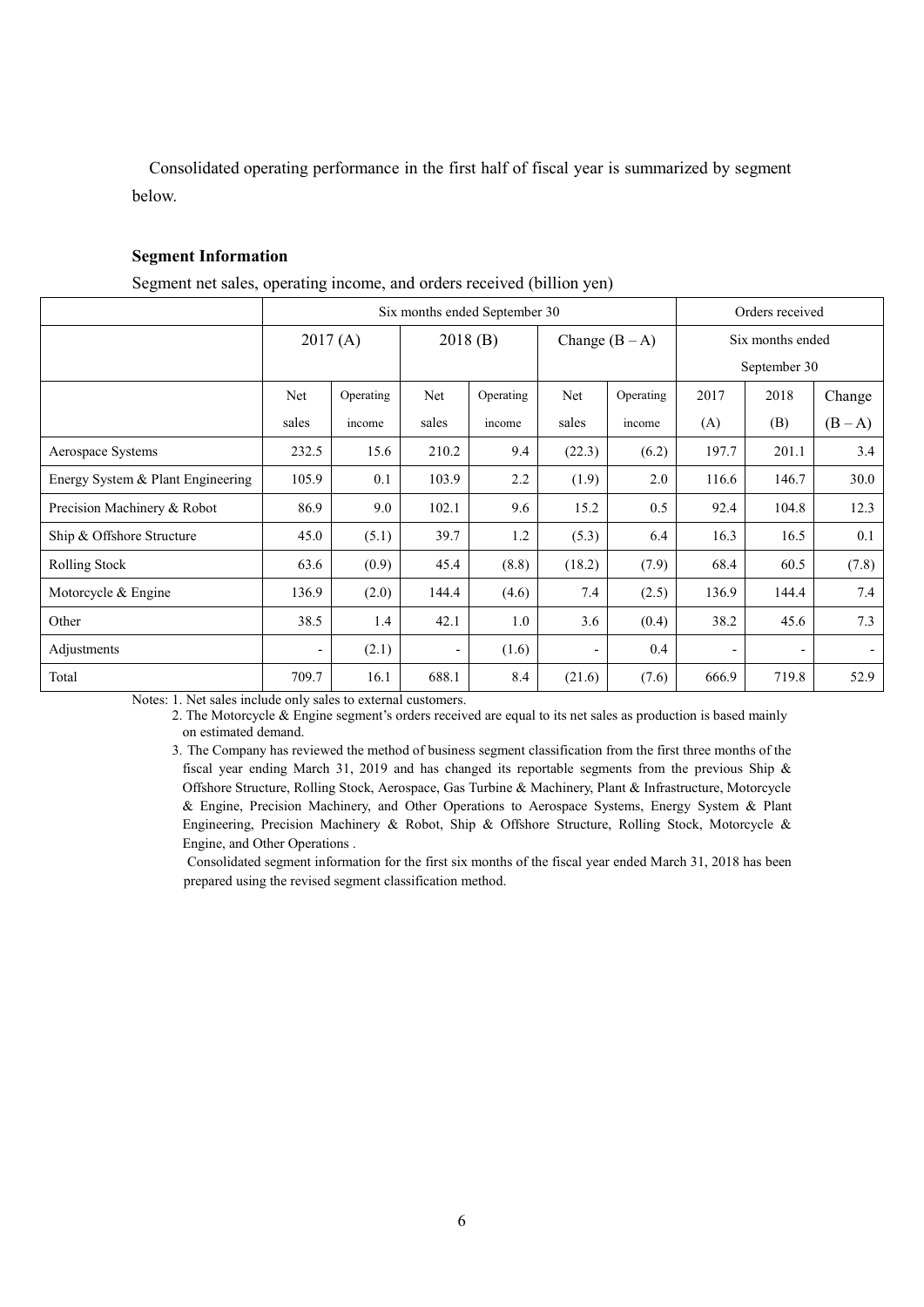#### **Aerospace Systems**

Concerning the business environment surrounding the Aerospace Systems segment, there is a certain level of demand from the Ministry of Defense in Japan amid the tight defense budget, while demand for commercial aircraft airframes and jet engines is increasing in conjunction with the rise in the number of air passengers.

Amid such an operating environment, consolidated orders increased ¥3.4 billion year on year to ¥201.1 billion thanks to continued strong demand for component parts for commercial aircraft and increased demand for component parts for commercial aircraft jet engines, despite a reduction in orders from the Ministry of Defense.

Consolidated net sales decreased ¥22.3 billion year on year to ¥210.2 billion due to decrease of demand of component parts for the Ministry of Defense and commercial aircraft, despite increase of demand of component parts for commercial aircraft jet engines.

Consolidated operating income fell by ¥6.2 billion year on year to ¥9.4 billion due to factors including an increase in amortization of new program development costs of component parts for commercial aircraft jet engines.

### **Energy System & Plant Engineering**

Regarding the business environment surrounding the Energy System & Plant Engineering segment, in addition to the recovery in resources development and oil and natural gas-related investment overseas due to the rise in crude oil prices, there is still demand for energy infrastructure maintenance in Asia. Besides, demand for distributed power sources is increasing due to stronger interest in investment to the environment and energy conservation, among other factors. In Japan, there is ongoing demand for replacing aging facilities for refuse incineration plants and industrial machinery. Meanwhile, in the energy and environmental field, although there is large potential demand for distributed power sources in Japan, investment plans are slightly delayed in light of the liberalization of electricity.

Amid such an operating environment, consolidated orders received increased ¥30.0 billion year on year to ¥146.7 billion, due to the order received of a LNG tank and Combined Cycle Power Plant (CCPP) for the Japanese market among other factors.

Consolidated net sales were ¥103.9 billion on par with the same period of the previous fiscal year ended March 31, 2018 due to increase in construction work volume in the Energy System segment and the other factors, despite the decline in construction work volume on a chemical plant for overseas market.

Consolidated operating income was ¥2.2 billion, a ¥2.0 billion increase compared to the previous year, due to the profitability improvement in the Energy System segment and the other factors.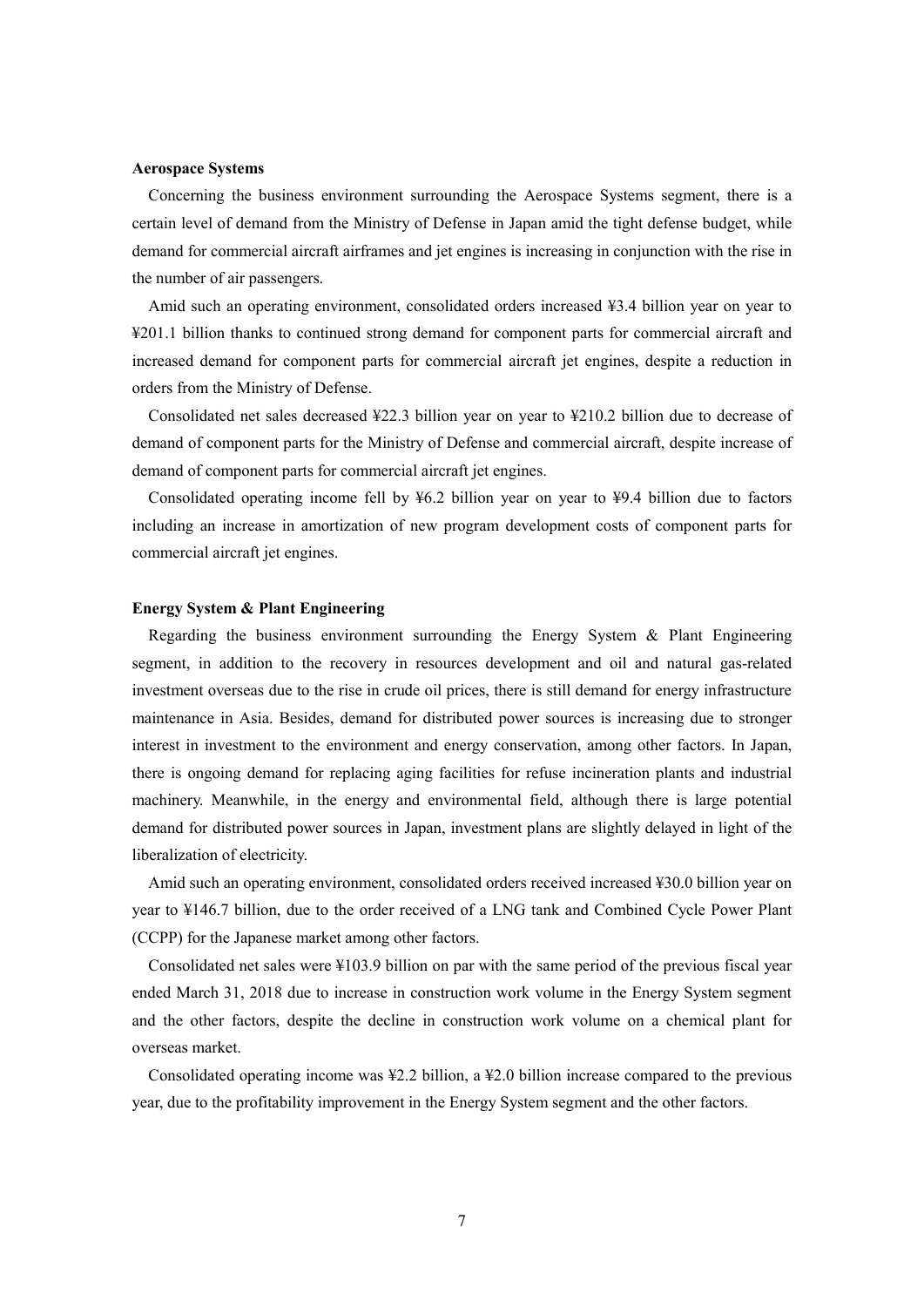#### **Precision Machinery & Robot**

With respect to the business environment surrounding the Precision Machinery  $\&$  Robot segment, the construction machinery market is brisk, centered on robust demand for vigorous excavators in China, and the construction machinery manufacturers, which are our customers, are competing to increase production each other. Robot market demand remained solid in China and other emerging markets, as well as in developed markets. There are, however, some negative factors, including market contraction caused by semiconductor manufacturers' efforts to restrain capital investment as well as the trade war between the U.S. and China, and the outlook has therefore started to take on a certain amount of uncertainty.

Amid such an operating environment, consolidated orders received increased ¥12.3 billion year on year to ¥104.8 billion, due to the increase in hydraulic components for construction machinery and various industrial robots.

Consolidated net sales increased ¥15.2 billion year on year to ¥102.1 billion, due to an increase in sales of hydraulic components for construction machinery and various industrial robots.

Consolidated operating income was  $\frac{49.6}{9}$  billion, a  $\frac{40.5}{9}$  billion increase compared to the same period of the previous fiscal year ended March 31, 2018, due to increase of sales.

#### **Ship & Offshore Structure**

With respect to the business environment surrounding the Ship & Offshore Structure segment, while new-build vessel prices are recovering after bottoming out and demand for gas-fueled vessels has been increasing in conjunction with the tightening of environmental regulations, competition remains intense due to factors including the pushing back of demand for LNG carriers because of the delay in LNG development projects and the continuation of policies by the Chinese and South Korean governments to support their domestic shipbuilding industries.

Amid such an operating environment, consolidated orders received were ¥16.5 billion on par with the same period of the previous fiscal year ended March 31, 2018, due to an order received for a LNG bunkering vessel and other factors.

Consolidated net sales fell ¥5.3 billion year on year to ¥39.7 billion, due to a change in the sales mix between LNG carriers and LPG carriers, and other factors.

Consolidated operating income was ¥1.2 billion, a ¥6.4 billion improvement from the same period of the previous fiscal year due to improvement of shipbuilding cost and other factors, despite decrease of sales.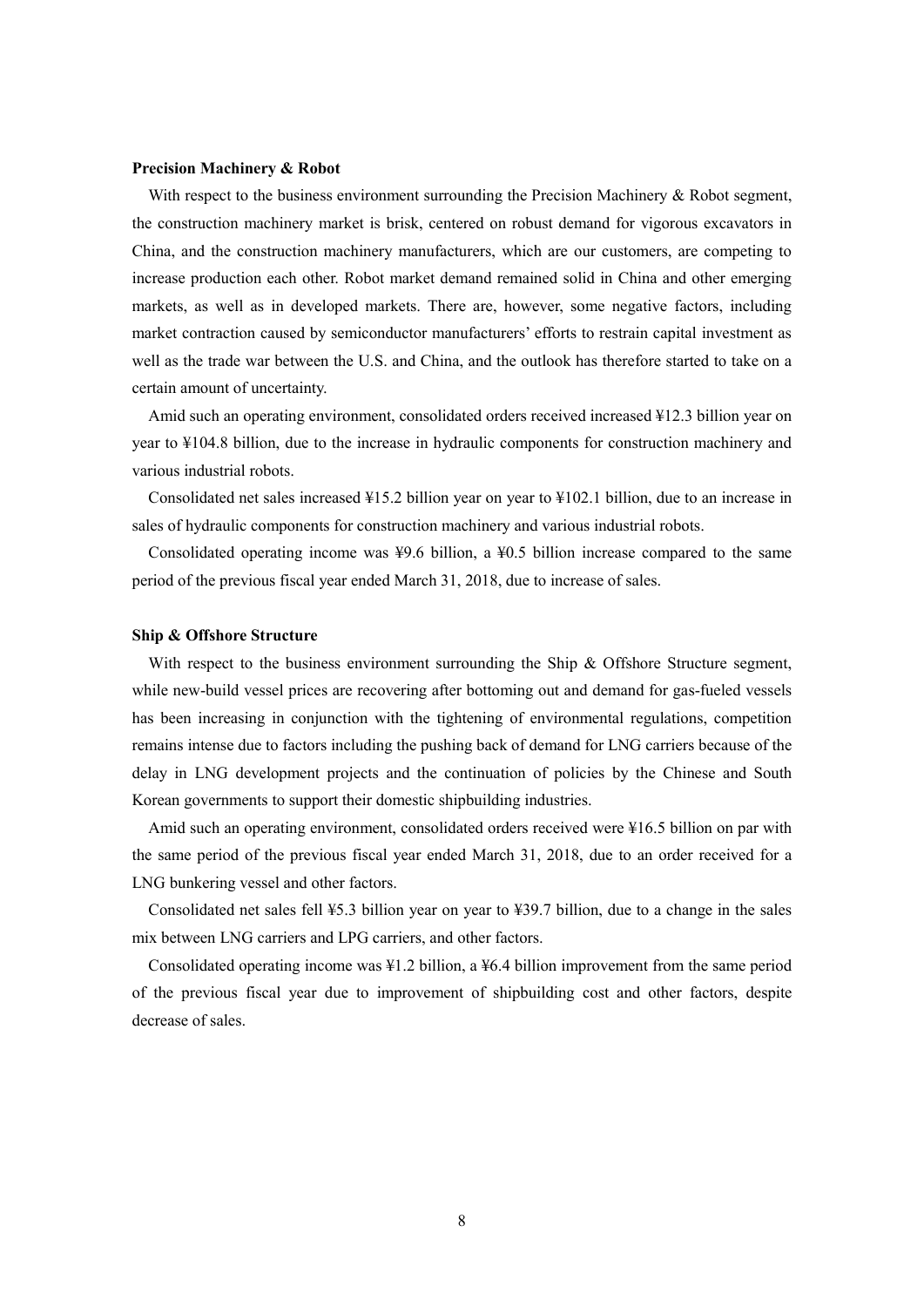#### **Rolling Stock**

With respect to the business environment surrounding the Rolling Stock segment, there continues to be stable demand in Japan for the replacement of aging railcars. In North America, demand for new and replacement railcars have been increasing in the New York area, which is our core market, and the other areas. Meanwhile, in Asia, demand in emerging markets is increasing in tandem with the Japanese government's efforts to promote infrastructure-related exports.

In this business environment, consolidated orders received was ¥60.5 billion, a ¥7.8 billion decrease compared to the same period of the previous fiscal year ended March 31, 2018 when the order for the rolling stocks for high-speed railway (MRT) in Bangladesh was received, despite the received order for new and replacement railcars for the U.S.

Consolidated net sales decreased ¥18.2 billion year on year to ¥45.4 billion, due to the decrease of sales for overseas market, the U.S. and other countries.

Consolidated operating income decreased ¥7.9 billion year on year to ¥8.8 billion of the operating loss due to a deterioration of profitability in orders for the U.S.

### **Motorcycle & Engine**

Regarding the business environment surrounding the Motorcycle  $\&$  Engine segment, the modest growth in motorcycle markets mainly in Europe is continuing, and the decline in demand for motorcycles in emerging countries is signaling a bottoming out. With respect to utility vehicles, the market continues to grow stably mainly in North America, and the general-purpose engine market is also growing steadily.

Amid such an operating environment, consolidated net sales increased ¥7.4 billion year on year to ¥144.4 billion, due to the increase in motorcycles and vehicles for developed countries.

Consolidated operating income deteriorated  $\frac{42.5}{2}$  billion year on year, resulting in an operating loss of ¥4.6 billion, as, despite the increase in sales, there was a temporary increase in SG&A and sales promotion expenses, a rise in prices of steel and other materials in the U.S., and other factors.

#### **Other Operations**

Consolidated net sales increased ¥3.6 billion year on year to ¥42.1 billion.

Consolidated net operating income was ¥1.0 billion on per with the same period in the previous fiscal year.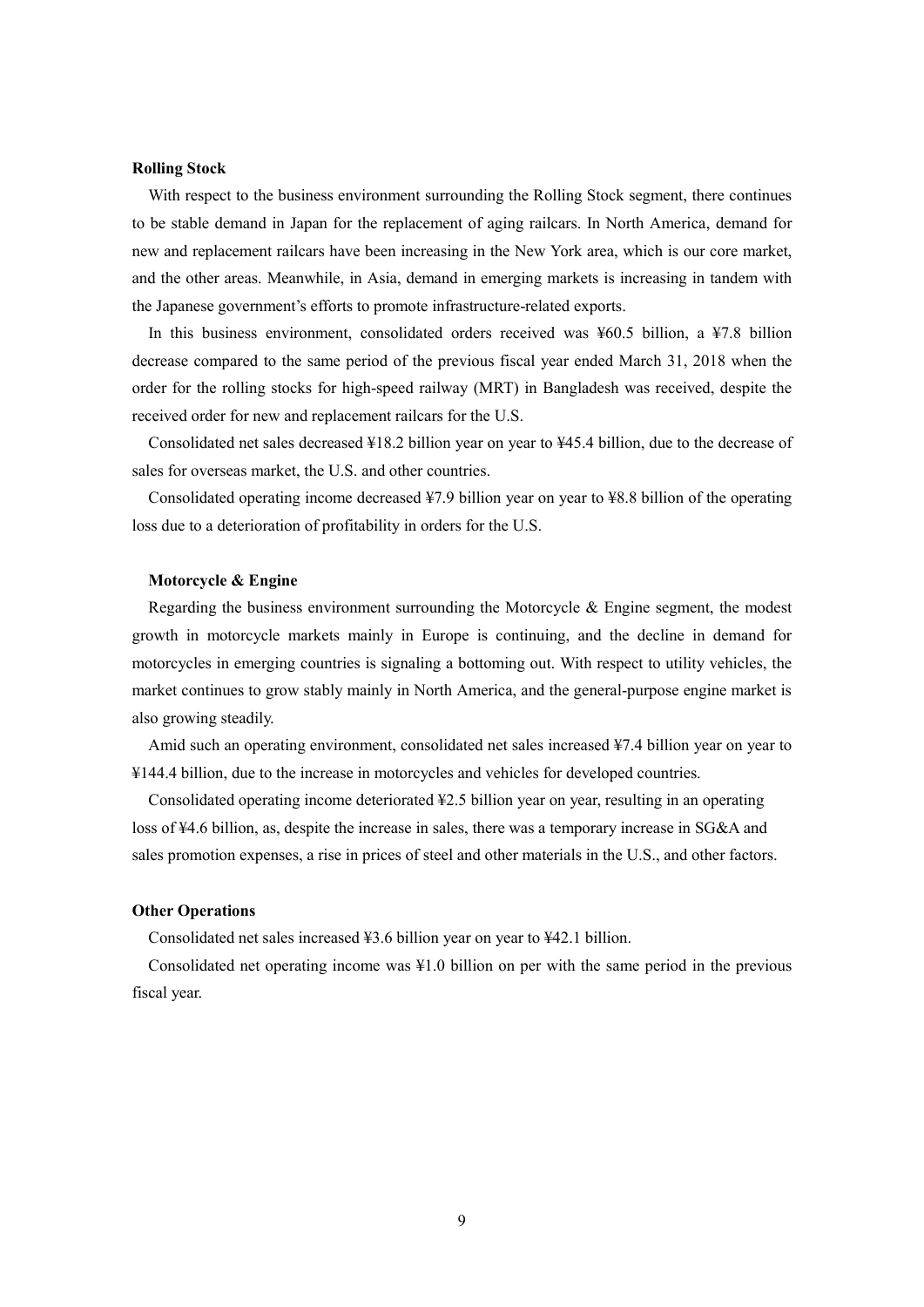#### **(2) Consolidated financial position**

#### (i) Assets

Total assets at September 30, 2018, were ¥1,900.5 billion, ¥115.5 billion increase from March 31, 2018. Current assets increased ¥117.7 billion year on year to ¥1,233.5 billion, due to increasing of works in process and so on. Fixed assets decreased ¥2.2 billion year on year to ¥667.0 billion, due to decrease of deferred tax assets and other factors.

#### (ii) Liabilities

Liabilities increased ¥124.3 billion year on year to ¥1,427.9 billion due to the increasing of interest bearing liabilities and other factors.

Interest bearing liabilities increased ¥155.2 billion year on year to ¥601.8 billion.

### (iii) Net assets

Consolidated net assets decreased ¥8.8 billion year on year to ¥472.5 billion due to the decrease of dividends and other factors.

### **(3) Consolidated earnings outlook**

Regarding the earnings forecasts for the fiscal year ending March 31, 2019, the Company has made no changes to the figures announced on October 19 for consolidated net sales, consolidated operating income, consolidated recurring profit, and net income attributable to owners of parent.

The outlook for orders received was increased by ¥20.0 billion from the previously announced (July 31) figure to ¥1.61 trillion. This upward revision was based on expectations for higher orders in both the Aerospace Systems segment and the Motorcycle & Engine segment, despite a projected decline in orders in the Energy System & Plant Engineering segment. ROIC is forecasted to be 5.9%, while ROE is expected to be 6.5%.

The Company's earnings forecasts assume exchange rates of ¥110 to the U.S. dollar and ¥130 to the euro.

#### *Note regarding consolidated earnings outlook*

The above earnings outlook is based on information available at the time of preparation, and includes risks and uncertainties. We therefore discourage making investment decisions depending solely on this outlook. Please note that actual earnings may differ materially from this outlook, due to a variety of important factors stemming from changes the external environment and/or the Company's internal environment. Important factors that impact actual operating performance include, but are not limited to, the economic situation surrounding the Company's scope of business, foreign exchange rates, in particular the yen/dollar exchange rate, tax codes and other regulatory system-related issues.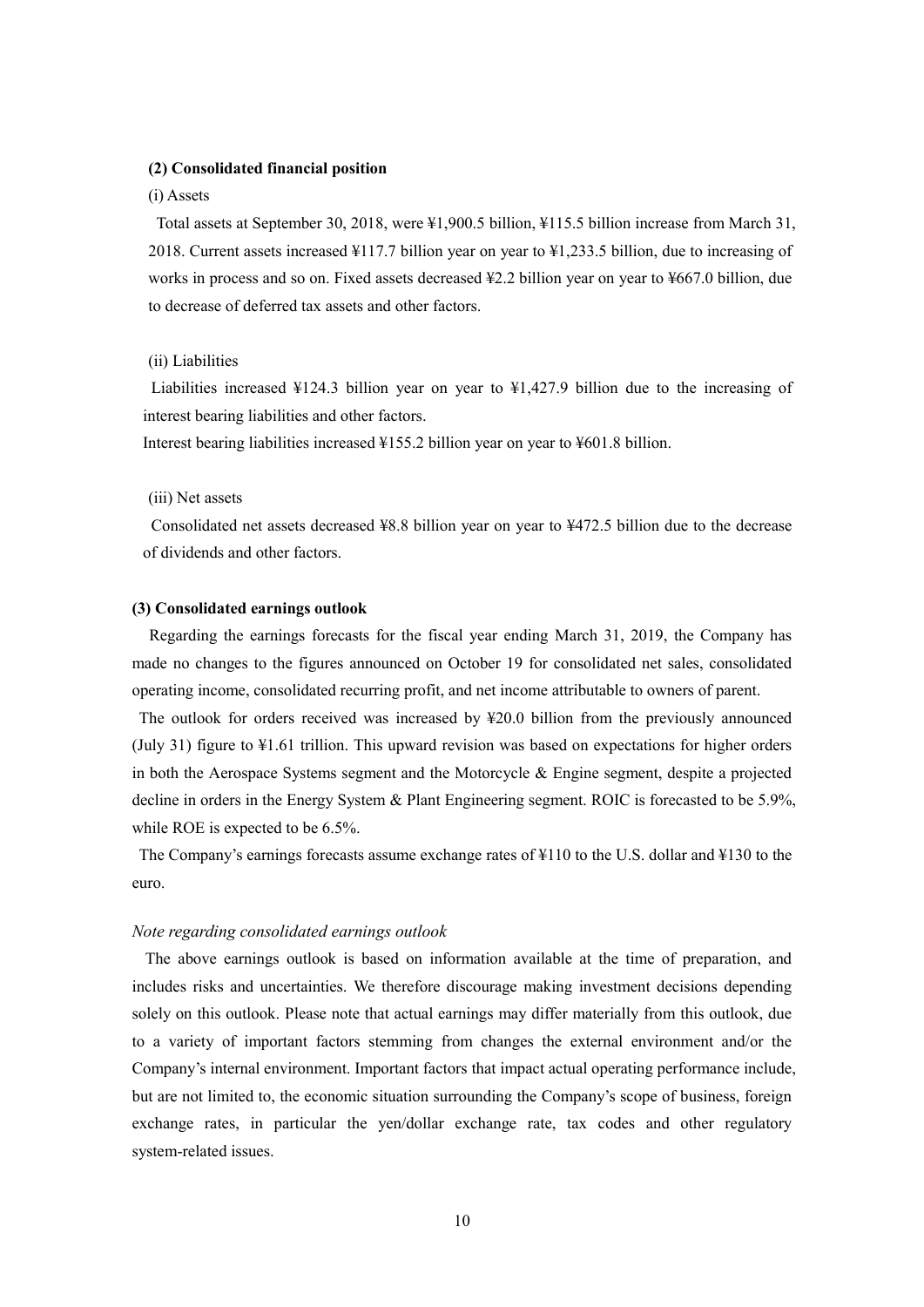# **2. Consolidated Financial Statements**

# **(1) Consolidated balance sheets**

|                                                                        | Million yen    |                    |  |
|------------------------------------------------------------------------|----------------|--------------------|--|
|                                                                        | As of          | As of              |  |
|                                                                        | March 31, 2018 | September 30, 2018 |  |
| <b>Assets</b>                                                          |                |                    |  |
| Current assets                                                         |                |                    |  |
| Cash on hand and in banks                                              | 70,632         | 57,414             |  |
| Trade receivables                                                      | 470,110        | 491,502            |  |
| Merchandise and finished products                                      | 62,385         | 74,609             |  |
| Work in process                                                        | 326,459        | 412,644            |  |
| Raw materials and supplies                                             | 115,893        | 119,331            |  |
| Other                                                                  | 72,542         | 81,948             |  |
| Allowance for doubtful receivables                                     | (2, 247)       | (3,906)            |  |
| Total current assets                                                   | 1,115,776      | 1,233,543          |  |
| Fixed assets                                                           |                |                    |  |
| Net property, plant and equipment                                      |                |                    |  |
| Buildings and structures                                               | 186,623        | 195,701            |  |
| Other                                                                  | 293,173        | 287,661            |  |
| Total property, plant and equipment                                    | 479,797        | 483,362            |  |
| Intangible assets                                                      | 16,178         | 16,124             |  |
| Investments and other assets                                           |                |                    |  |
| Other                                                                  | 176,961        | 171,031            |  |
| Allowance for doubtful receivables                                     | (3,685)        | (3,519)            |  |
| Total investments and other assets                                     | 173,276        | 167,512            |  |
| Total fixed assets                                                     | 669,252        | 667,000            |  |
| <b>Total assets</b>                                                    | 1,785,028      | 1,900,544          |  |
| <b>Liabilities</b>                                                     |                |                    |  |
| Current liabilities                                                    |                |                    |  |
| Trade payables                                                         | 245,398        | 216,735            |  |
| Electronically recorded obligations - operating                        | 117,772        | 118,720            |  |
| Short-term debt                                                        | 108,978        | 136,094            |  |
| Income taxes payable                                                   | 6,042          | 4,372              |  |
| Accrued bonuses                                                        | 19,903         | 16,969             |  |
| Provision for product warranties                                       | 13,000         | 11,651             |  |
| Provision for losses on construction contracts                         | 18,258         | 20,690             |  |
| Advances from customers                                                | 194,306        | 185,802            |  |
| Other                                                                  | 145,737        | 264,657            |  |
| Total current liabilities                                              | 869,398        | 975,694            |  |
|                                                                        |                |                    |  |
| Long-term liabilities                                                  |                |                    |  |
| Bonds payable                                                          | 130,000        | 140,000            |  |
| Long-term debt                                                         | 185,685        | 165,807            |  |
| Net defined benefit liability                                          | 86,836         | 89,699             |  |
| Provision for the in-service issues of commercial aircraft jet engines |                | $(*1)$ 9,745       |  |
| Other                                                                  | 31,721         | 47,028             |  |
| Total long-term liabilities                                            | 434,244        | 452,279            |  |
| <b>Total liabilities</b>                                               | 1,303,642      | 1,427,974          |  |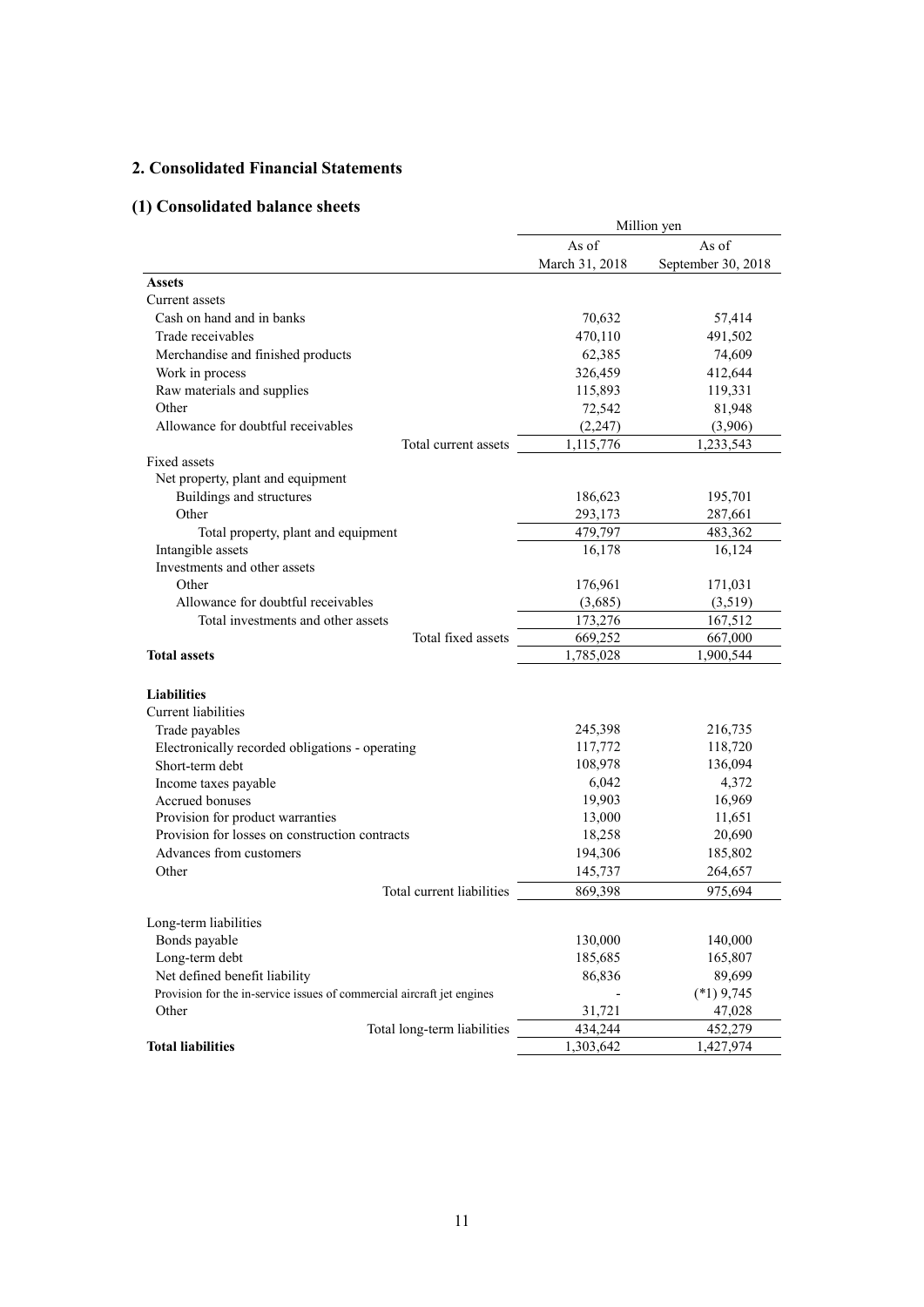| <b>Net assets</b><br>Shareholders' equity                                           |              |                  |
|-------------------------------------------------------------------------------------|--------------|------------------|
| Common stock                                                                        | 104,484      | 104,484          |
| Capital surplus                                                                     | 54,573       | 54,542           |
| Retained earnings                                                                   | 308,010      | 299,406          |
| Treasury stock                                                                      | (124)        | (127)            |
| Total shareholders' equity                                                          | 466,944      | 458.306          |
| Accumulated other comprehensive income                                              |              |                  |
| Net unrealized gains on securities, net of tax<br>Deferred gains (losses) on hedges | 3,526<br>403 | 4,064<br>(1,715) |
| Foreign currency translation adjustment                                             | 719          | 221              |
| Remeasurements of defined benefit plans                                             | (5, 532)     | (3,963)          |
| Total accumulated other comprehensive income                                        | (883)        | (1, 393)         |
| Non-controlling interests                                                           | 15,324       | 15,656           |
| <b>Total net assets</b>                                                             | 481,386      | 472,569          |
| <b>Total net assets and liabilities</b>                                             | 1,785,028    | 1,900,544        |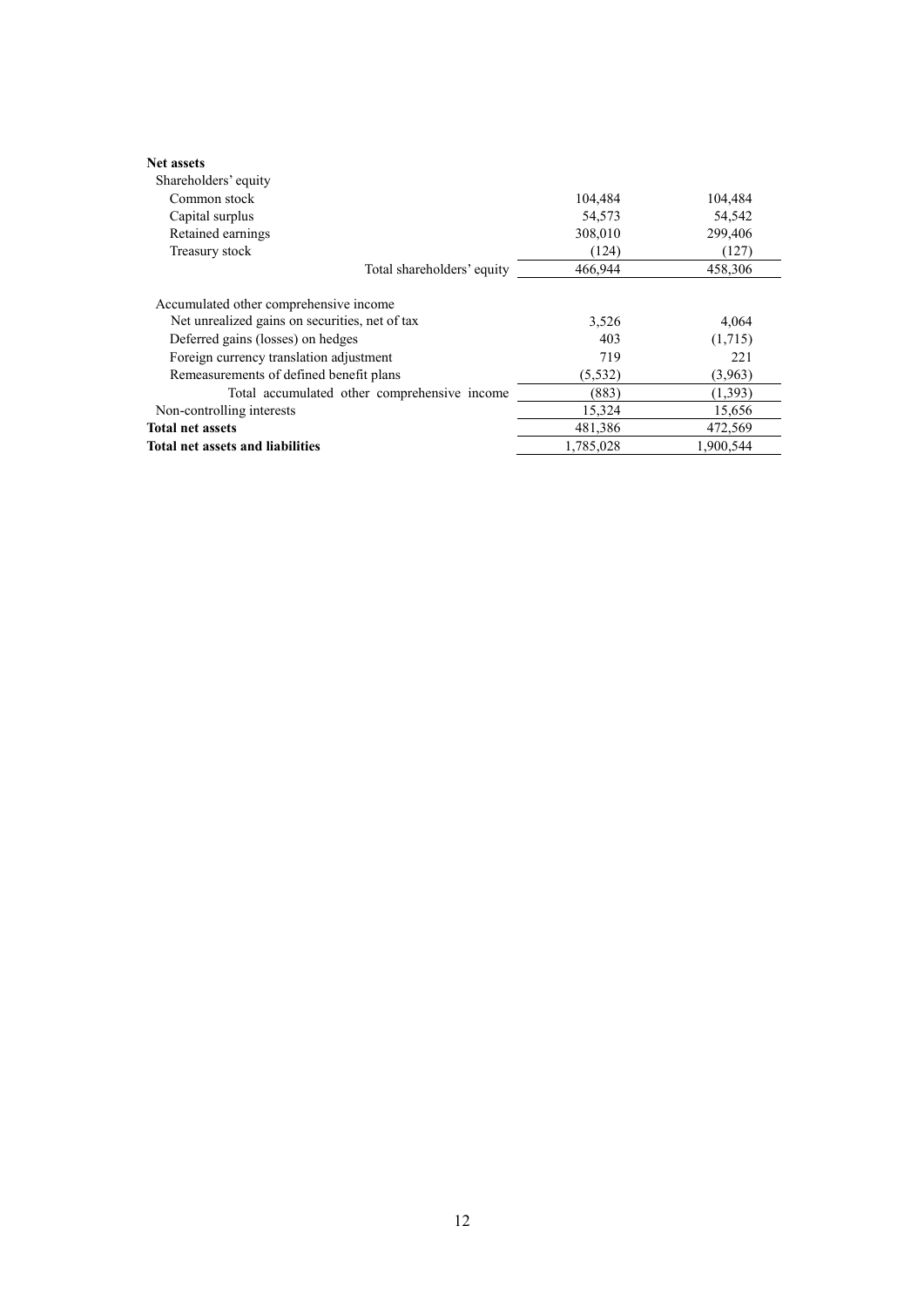# (**2) Consolidated statements of income and comprehensive income**

## **Consolidated statements of income**

| Consonuateu statements of meome                                       | Million yen                            |                                        |  |  |
|-----------------------------------------------------------------------|----------------------------------------|----------------------------------------|--|--|
|                                                                       | Six months ended<br>September 30, 2017 | Six months ended<br>September 30, 2018 |  |  |
| Net sales                                                             | 709,721                                | 688,107                                |  |  |
| Cost of sales                                                         | 599,529                                | 581,972                                |  |  |
| Gross profit                                                          | 110,191                                | 106,135                                |  |  |
| Selling, general and administrative expenses                          |                                        |                                        |  |  |
| Salaries and benefits                                                 | 25,542                                 | 26,537                                 |  |  |
| R&D expenses                                                          | 20,659                                 | 21,240                                 |  |  |
| Other                                                                 | 47,874                                 | 49,903                                 |  |  |
| Total selling, general and administrative expenses                    | 94.076                                 | 97,680                                 |  |  |
| Operating income                                                      | 16,115                                 | 8,454                                  |  |  |
| Non-operating income                                                  |                                        |                                        |  |  |
| Interest income                                                       | 358                                    | 239                                    |  |  |
| Dividend income                                                       | 185                                    | 180                                    |  |  |
| Equity in income of non-consolidated subsidiaries and affiliates      | 2,553                                  | 802                                    |  |  |
| Foreign exchange gains                                                | 1,442                                  | 3,102                                  |  |  |
| Other                                                                 | 1,376                                  | 1,398                                  |  |  |
| Total non-operating income                                            | 5,916                                  | 5,724                                  |  |  |
| Non-operating expenses                                                |                                        |                                        |  |  |
| Interest expense                                                      | 1,338                                  | 1,546                                  |  |  |
| payments for the in-service issues of commercial aircraft jet engines |                                        | $(*1)$ 9,745                           |  |  |
| Other                                                                 | 5,577                                  | 2,680                                  |  |  |
| Total non-operating expenses                                          | 6,915                                  | 13,971                                 |  |  |
| Recurring profit                                                      | 15,116                                 | 207                                    |  |  |
| Income before income taxes                                            | 15,116                                 | 207                                    |  |  |
| Income taxes                                                          | 3,250                                  | 2,940                                  |  |  |
| Net income (loss)                                                     | 11,865                                 | (2,733)                                |  |  |
| Net income attributable to non-controlling interests                  | 1,011                                  | 859                                    |  |  |
| Net income (loss) attributable to owners of parent                    | 10,853                                 | (3, 592)                               |  |  |

## **Consolidated statements of comprehensive income**

| consonance surrements or comprenensive meome                                           | Million yen                            |                                        |  |
|----------------------------------------------------------------------------------------|----------------------------------------|----------------------------------------|--|
|                                                                                        | Six months ended<br>September 30, 2017 | Six months ended<br>September 30, 2018 |  |
| Net income (loss)                                                                      | 11,865                                 | (2,733)                                |  |
| Other comprehensive income                                                             |                                        |                                        |  |
| Net unrealized gains on securities                                                     | 576                                    | 572                                    |  |
| Deferred gains (losses) on hedges                                                      | (272)                                  | (2,148)                                |  |
| Foreign currency translation adjustment                                                | 831                                    | 1,723                                  |  |
| Remeasurements of defined benefit plans                                                | 2,009                                  | 1,572                                  |  |
| Share of other comprehensive income of associates accounted<br>for using equity method | (1,116)                                | (2,615)                                |  |
| Total other comprehensive income                                                       | 2,028                                  | (895)                                  |  |
| Comprehensive Income attributable to:                                                  | 13,893                                 | (3,628)                                |  |
| Owners of parent                                                                       | 12,855                                 | (4,102)                                |  |
| Non-controlling interests                                                              | 1,038                                  | 473                                    |  |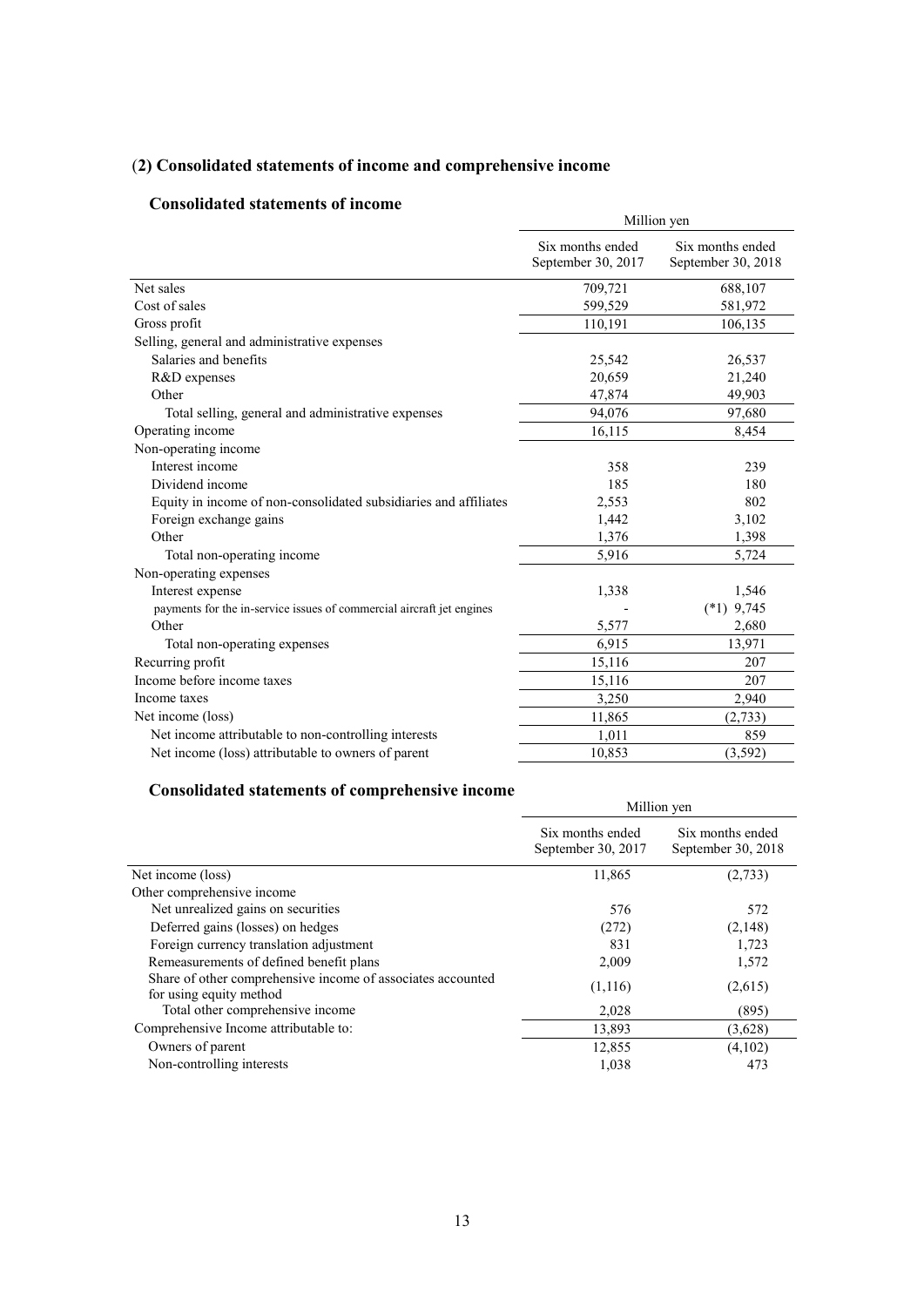# **(3) Consolidated cash flow statements**

|                                                                       | Million yen                            |                                        |  |
|-----------------------------------------------------------------------|----------------------------------------|----------------------------------------|--|
|                                                                       | Six months ended<br>September 30, 2017 | Six months ended<br>September 30, 2018 |  |
| Cash flows from operating activities                                  |                                        |                                        |  |
| Income before income taxes                                            | 15,116                                 | 207                                    |  |
| Depreciation and amortization                                         | 27,442                                 | 29,342                                 |  |
| Increase (decrease) in allowance for doubtful receivables             | (115)                                  | 1,465                                  |  |
| Increase (decrease) in accrued bonuses                                | (3, 491)                               | (2,968)                                |  |
| Increase (decrease) in provision for product warranties               | (933)                                  | (1, 367)                               |  |
| Increase (decrease) in provision for losses on construction contracts | (727)                                  | 2,409                                  |  |
| Increase (decrease) in net defined benefit liability                  | 7,197                                  | 4,868                                  |  |
| payments for the in-service issues of commercial aircraft jet engines |                                        | 9,745                                  |  |
| Interest and dividend income                                          | (543)                                  | (420)                                  |  |
| Interest expense                                                      | 1,338                                  | 1,546                                  |  |
| Share of (profit) loss of entities accounted for using equity method  | (2, 553)                               | (802)                                  |  |
| (Increase) decrease in trade receivables                              | (43,312)                               | (9,526)                                |  |
| (Increase) decrease in inventories                                    | (31,518)                               | (78, 347)                              |  |
| Increase (decrease) in trade payables                                 | (11, 014)                              | (28, 770)                              |  |
| Increase (decrease) in advance payments                               | (4,386)                                | (1,939)                                |  |
| Increase (decrease) in advances received from customers               | (40, 403)                              | (12, 247)                              |  |
| (Increase) decrease in other current assets                           | (19, 133)                              | (7,059)                                |  |
| Increase (decrease) in other current liabilities                      | (12, 149)                              | (17,295)                               |  |
| Other                                                                 | 1,203                                  | 3,434                                  |  |
| Subtotal                                                              | (117,983)                              | (107, 727)                             |  |
| Cash received for interest and dividends                              | 524                                    | 477                                    |  |
| Cash paid for interest                                                | (1, 338)                               | (1, 541)                               |  |
| Cash paid for income taxes                                            | (4, 536)                               | (4,630)                                |  |
| Net cash provided by operating activities                             | (123, 333)                             | (113, 421)                             |  |
| Cash flows from investing activities                                  |                                        |                                        |  |
| Acquisition of property, plant, equipment and intangible assets       | (38, 595)                              | (43,587)                               |  |
| Proceeds from sales of property, plant, equipment and intangible      |                                        |                                        |  |
| assets                                                                | 566                                    | 334                                    |  |
| Acquisition of investments in securities                              | (222)                                  | (557)                                  |  |
| Proceeds from sales of investments in securities                      | 54                                     | 136                                    |  |
| Acquisition of investments in subsidiaries and affiliate              | (1,791)                                | (2,081)                                |  |
| Net decrease (increase) in short-term loans receivable                | 25                                     | (51)                                   |  |
| Payments of long-term loans receivable                                | (57)                                   | (91)                                   |  |
| Proceeds from collection of long-term loans receivable                | 45                                     | 82                                     |  |
| Other                                                                 | (309)                                  | (1,717)                                |  |
| Net cash used for investing activities                                | (40, 285)                              | (47, 533)                              |  |
|                                                                       |                                        |                                        |  |
| Cash flows from financing activities                                  |                                        |                                        |  |
| Net increase (decrease) in short-term debt                            | 110,375                                | 144,642                                |  |
| Proceeds from long-term debt                                          | 56,355                                 | 7,779                                  |  |
| Repayment of long-term debt                                           | (16, 599)                              | (7,617)                                |  |
| Proceeds from issuance of bonds                                       | 20,000                                 | 20,000                                 |  |
| Redemption of bonds                                                   | (10,000)                               | (10,000)                               |  |
| Cash dividends paid                                                   | (3,375)                                | (5,032)                                |  |
| Cash dividends paid to non-controlling interests                      | (662)                                  | (679)                                  |  |
| Other                                                                 | (462)                                  | 218                                    |  |
| Net cash used for financing activities                                | 155,631                                | 149,311                                |  |
| Effect of exchange rate changes                                       | (2, 457)                               | (2,250)                                |  |
| Net increase (decrease) in cash and cash equivalents                  | (10, 445)                              | (13, 893)                              |  |
| Cash and cash equivalents at beginning of period                      | 50,722                                 | 64,362                                 |  |
| Cash and cash equivalents at end of period                            | 40,277                                 | 50,468                                 |  |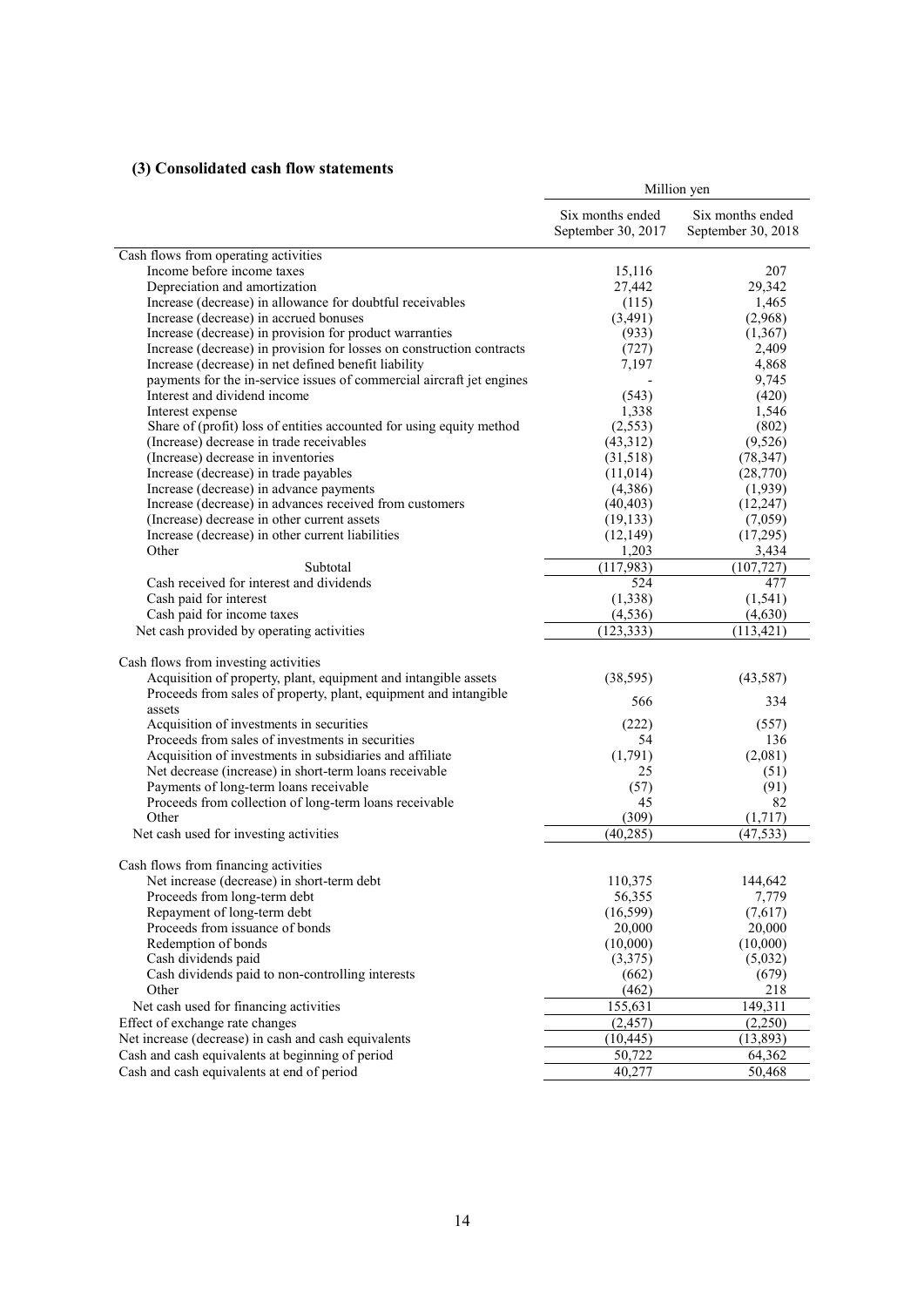#### (**4) Notes on financial statements**

*Notes on the going-concern assumption* 

Not applicable

#### *Notes on significant changes in the amount of shareholders' equity*

Not applicable

## *Accounting procedures specific to preparation of quarterly consolidated financial statements* (Calculation of tax expense)

The Company calculates tax expense by rationally estimating its effective tax rate after application of tax effect accounting to pretax net income for the fiscal year which includes the second quarter under review, and multiplying quarterly pretax net income by said estimated effective tax rate. If unable to use the estimated effective tax rate, the Company calculates tax expense by multiplying the statutory effective tax rate by quarterly pretax net income adjusted to reflect material differences other than temporary differences.

Income taxes are reported inclusive of income tax adjustments.

### *Related to consolidated balance sheets*

(\*1) The provision for the in-service issues of commercial aircraft jet engines

We participate as a risk and revenue sharing partner on the Rolls-Royce Trent 1000 engine program, which has been impacted by the challenge of managing significant in-service issues. Rolls-Royce continues to work hard to remedy this situation and has made further substantial progress on the implementation of long-term solutions and mitigation of the near-term impact on customers.

In the FY2018 2nd quarterly financial results, we have made a provision of the abnormal cost related to in-service issues which we would cover as a member of this program.

#### *Related to consolidated statements of income*

(\*1) The payments for the in-service issues of commercial aircraft jet engines

We participate as a risk and revenue sharing partner on the Rolls-Royce Trent 1000 engine program, which has been impacted by the challenge of managing significant in-service issues. Rolls-Royce continues to work hard to remedy this situation and has made further substantial progress on the implementation of long-term solutions and mitigation of the near-term impact on customers.

In the FY2018 2nd quarterly financial results, we have made a provision of the abnormal cost related to in-service issues which we would cover as a member of this program. The provision was included within the non-operating expenses.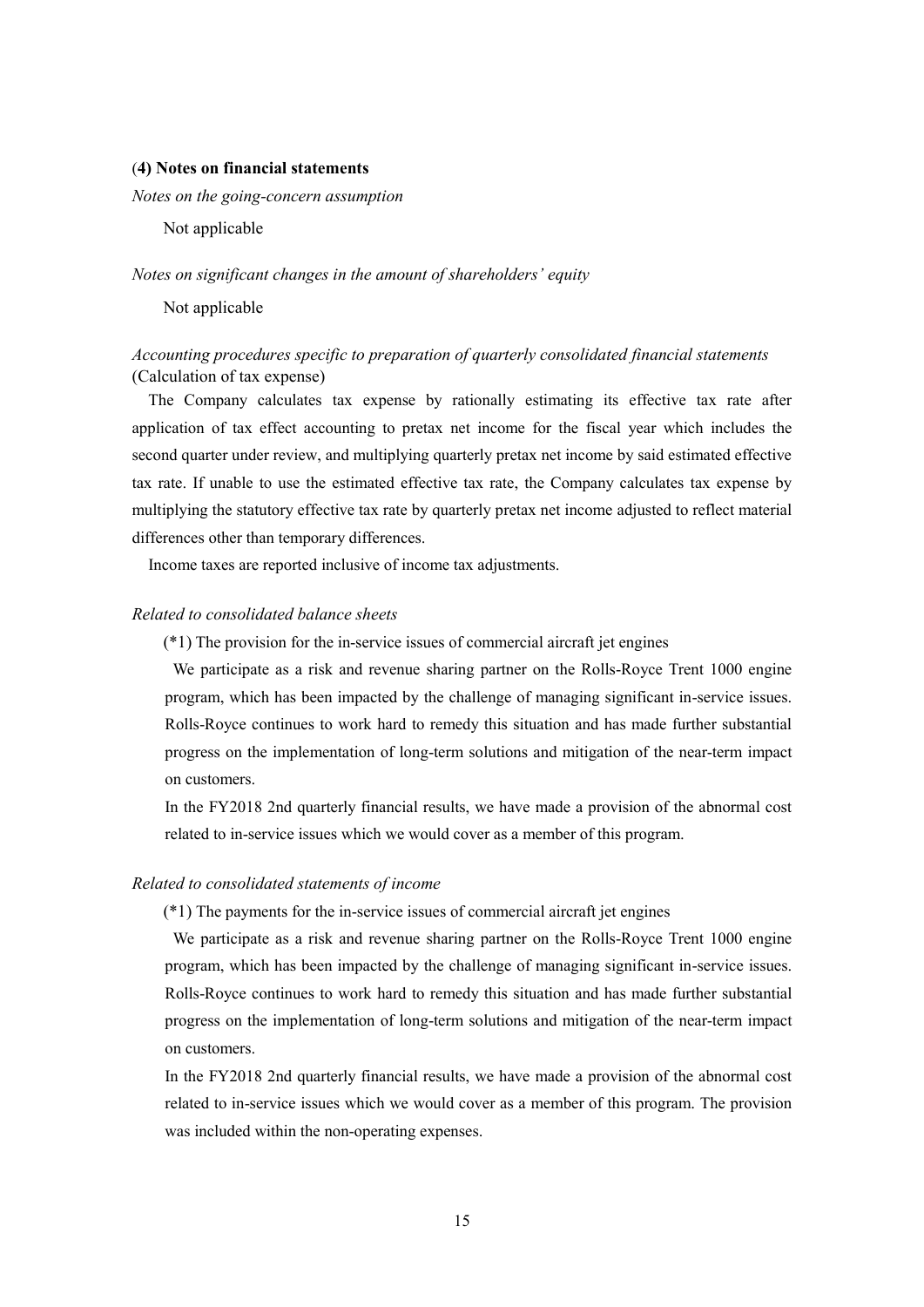## *Segment information*

## 1. Six months ended September 30, 2017 (April 1, 2017 – September 30, 2017)

(1) Sales and income (loss) by reportable segment

|                                   |                |                       |             | Million yen                                   |
|-----------------------------------|----------------|-----------------------|-------------|-----------------------------------------------|
|                                   | External sales | Intersegment<br>sales | Total sales | Operating<br>$inc\hat{o}$ me ( $\hat{loss}$ ) |
| Aerospace Systems                 | 232,568        | 2,073                 | 234,641     | 15,688                                        |
| Energy System & Plant Engineering | 105,902        | 8,825                 | 114,728     | 186                                           |
| Precision Machinery & Robot       | 86,967         | 6,758                 | 93,725      | 9,070                                         |
| Ship & Offshore structure         | 45,075         | 1,301                 | 46,377      | (5,199)                                       |
| Rolling stock                     | 63,690         | 52                    | 63,742      | (922)                                         |
| Motorcycle $&$ Engine             | 136,980        | 305                   | 137,286     | (2,058)                                       |
| Other                             | 38,537         | 19,673                | 58,210      | 1,458                                         |
| Reportable segment total          | 709,721        | 38,991                | 748,712     | 18,223                                        |
| Adjustments*1                     |                | (38,991)              | (38,991)    | (2,108)                                       |
| Consolidated total                | 709,721        |                       | 709,721     | 16,115                                        |

Notes: 1. Breakdown of adjustments:

|                           | Million yen |
|---------------------------|-------------|
| Income                    | Amount      |
| Intersegment transactions |             |
| Corporate expenses*       | (2.031)     |
| Total                     | (2,108)     |

\*Corporate expenses mainly comprise general and administrative expenses not attributed to reportable segments.

2. Segment income adjustments are based on operating income reported on the consolidated statements of income for the corresponding period.

 (2) Impairment loss on fixed assets and goodwill by reportable segment Not applicable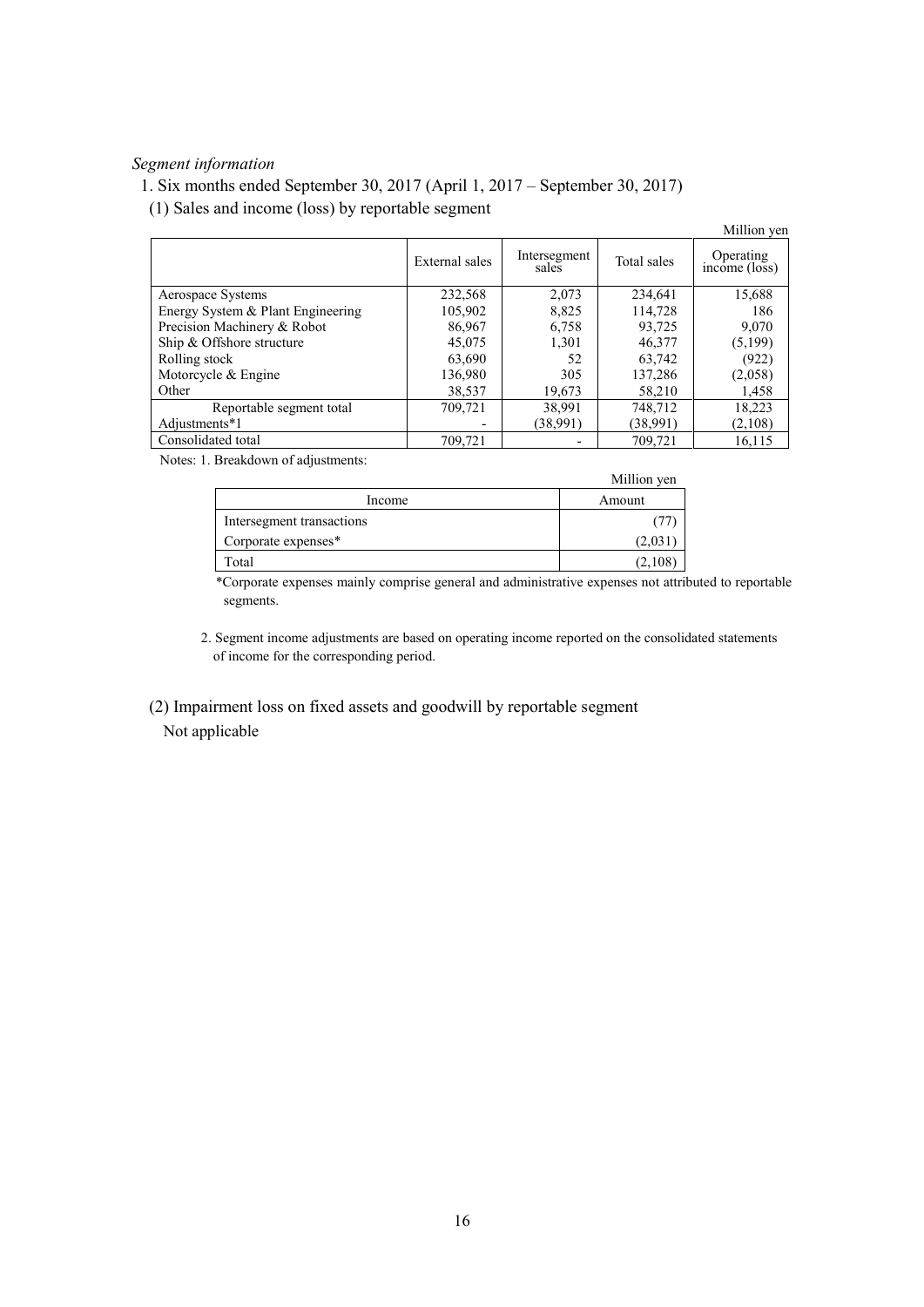## 2. Six months ended September 30, 2018 (April 1, 2018 – September 30, 2018)

### (1) Sales and income (loss) by reportable segment

|                                   |                |                       |             | <b>IVILITIOII</b> VCII                  |
|-----------------------------------|----------------|-----------------------|-------------|-----------------------------------------|
|                                   | External sales | Intersegment<br>sales | Total sales | Operating<br>$inc\overline{one}$ (loss) |
| Aerospace Systems                 | 210,222        | 6,105                 | 216,327     | 9,471                                   |
| Energy System & Plant Engineering | 103,926        | 10,113                | 114,039     | 2,203                                   |
| Precision Machinery & Robot       | 102,178        | 7,682                 | 109,861     | 9,635                                   |
| Ship & Offshore structure         | 39,739         | 1,685                 | 41,424      | 1,289                                   |
| Rolling stock                     | 45,426         | 13                    | 45,440      | (8, 878)                                |
| Motorcycle & Engine               | 144,425        | 313                   | 144,739     | (4,656)                                 |
| Other                             | 42,188         | 19,588                | 61,777      | 1,022                                   |
| Reportable segment total          | 688,107        | 45,502                | 733,610     | 10,086                                  |
| Adjustments*1                     |                | (45,502)              | (45, 502)   | (1,631)                                 |
| Consolidated total                | 688,107        |                       | 688,107     | 8,454                                   |

Million you

Notes: 1. Breakdown of adjustments:

|                           | <b>IVILITIOII VUI</b> |
|---------------------------|-----------------------|
| Income                    | Amount                |
| Intersegment transactions | (60)                  |
| Corporate expenses*       | (1.571                |
| fotal                     | 1.63                  |

\* Corporate expenses mainly comprise general and administrative expenses not attributed to reportable segments.

Million you

2. Segment income adjustments are based on operating income reported on the consolidated statements of income for the corresponding period.

### (2) Review of reportable segment

The Company has reviewed the method of business segment classification from the first three months of the fiscal year ending March 31, 2019 and has changed its reportable segments from the previous Ship & Offshore Structure, Rolling Stock, Aerospace, Gas Turbine & Machinery, Plant & Infrastructure, Motorcycle & Engine, Precision Machinery, and Other Operations to Aerospace Systems, Energy System & Plant Engineering, Precision Machinery & Robot, Ship & Offshore Structure, Rolling Stock, Motorcycle & Engine, and Other Operations.

Consolidated segment information for the first six months of the fiscal year ended March 31, 2018 has been prepared using the revised segment classification method.

(3) Impairment loss on fixed assets and goodwill by reportable segment

Not applicable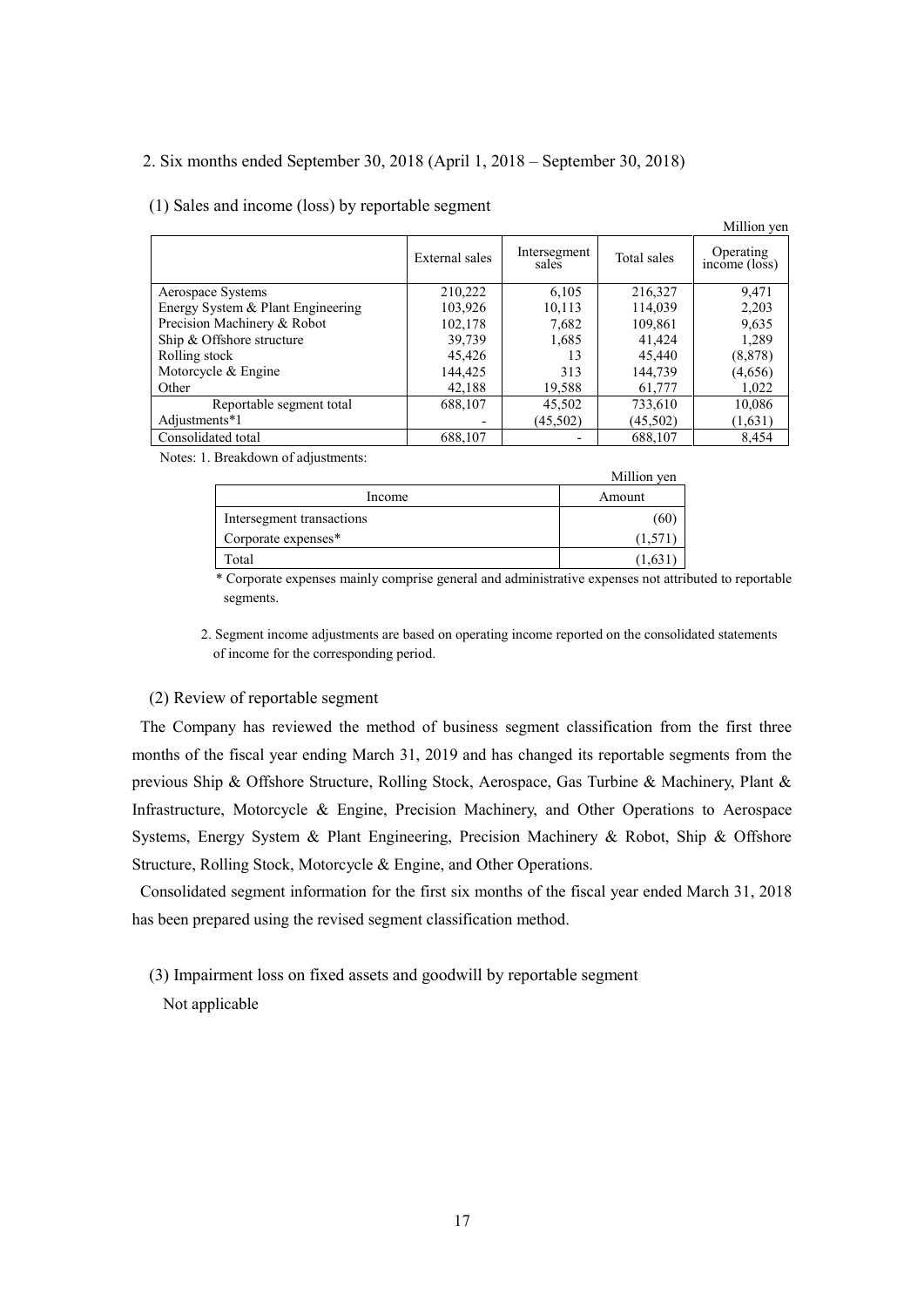## **3. Other**

## **(1) Claim for damages in overseas LNG tank construction work**

On a certain overseas LNG tanks construction project, overall costs increased from initially expected due to a breach of contract by the overseas subcontractor. In response, the Company has claimed compensation for damages (approximately ¥48.0 billion) as of September 30, 2018, with respect to a portion of the damages incurred by the Company as a result of the breach of contract by the aforementioned subcontractor, and the Company is proceeding with procedures to recover the claimed amount.

Part of the claimed amount is recorded as "Other" in current assets, which is deducted from estimated overall costs.

# **4. Supplementary information on consolidated earnings forecasts for the fiscal year ending March 31, 2019**

| Outlook for the year ending March 31, 2019 (fiscal 2018) |                  |                                        |                 |                                        | Year ended               |                                        |                        |                                        |
|----------------------------------------------------------|------------------|----------------------------------------|-----------------|----------------------------------------|--------------------------|----------------------------------------|------------------------|----------------------------------------|
|                                                          | Revised forecast |                                        | Forecast issued |                                        | Change                   |                                        | March 31, 2018         |                                        |
|                                                          |                  | October 19, 2018 (B)<br>(A)            |                 | $(A - B)$                              |                          |                                        | (Fiscal 2017) (actual) |                                        |
| Reportable segment                                       | Net sales        | Operating<br>income<br>$(\text{loss})$ | Net sales       | Operating<br>income<br>$(\text{loss})$ | Net sales                | Operating<br>income<br>$(\text{loss})$ | Net sales              | Operating<br>income<br>$(\text{loss})$ |
| Aerospace Systems                                        | 490.0            | 35.5                                   | 490.0           | 35.5                                   |                          | $\overline{\phantom{a}}$               | 469.5                  | 30.8                                   |
| Energy System & Plant<br>Engineering                     | 270.0            | 8.0                                    | 270.0           | 8.0                                    |                          | $\blacksquare$                         | 251.6                  | 7.6                                    |
| Precision Machinery &<br>Robot                           | 230.0            | 24.0                                   | 230.0           | 24.0                                   |                          | $\overline{\phantom{0}}$               | 198.9                  | 21.6                                   |
| Ship & Offshore Structure                                | 85.0             | 1.0                                    | 85.0            | 1.0                                    | $\overline{\phantom{0}}$ | $\overline{\phantom{a}}$               | 95.6                   | (3.8)                                  |
| Rolling Stock                                            | 135.0            | (14.0)                                 | 135.0           | (14.0)                                 | -                        | $\overline{\phantom{a}}$               | 141.7                  | (12.4)                                 |
| Motorcycle & Engine                                      | 345.0            | 16.0                                   | 345.0           | 16.0                                   | $\overline{\phantom{0}}$ | $\overline{\phantom{a}}$               | 331.6                  | 15.2                                   |
| Other                                                    | 90.0             | 3.0                                    | 90.0            | 3.0                                    | -                        | $\blacksquare$                         | 85.0                   | 2.9                                    |
| Adjustments                                              |                  | (7.5)                                  |                 | (7.5)                                  |                          | $\overline{\phantom{0}}$               |                        | (6.2)                                  |
| Total                                                    | .645.0           | 66.0                                   | 1,645.0         | 66.0                                   |                          | $\blacksquare$                         | 1,574.2                | 55.9                                   |

Billion yen

## **(1) Net sales and operating income (loss)**